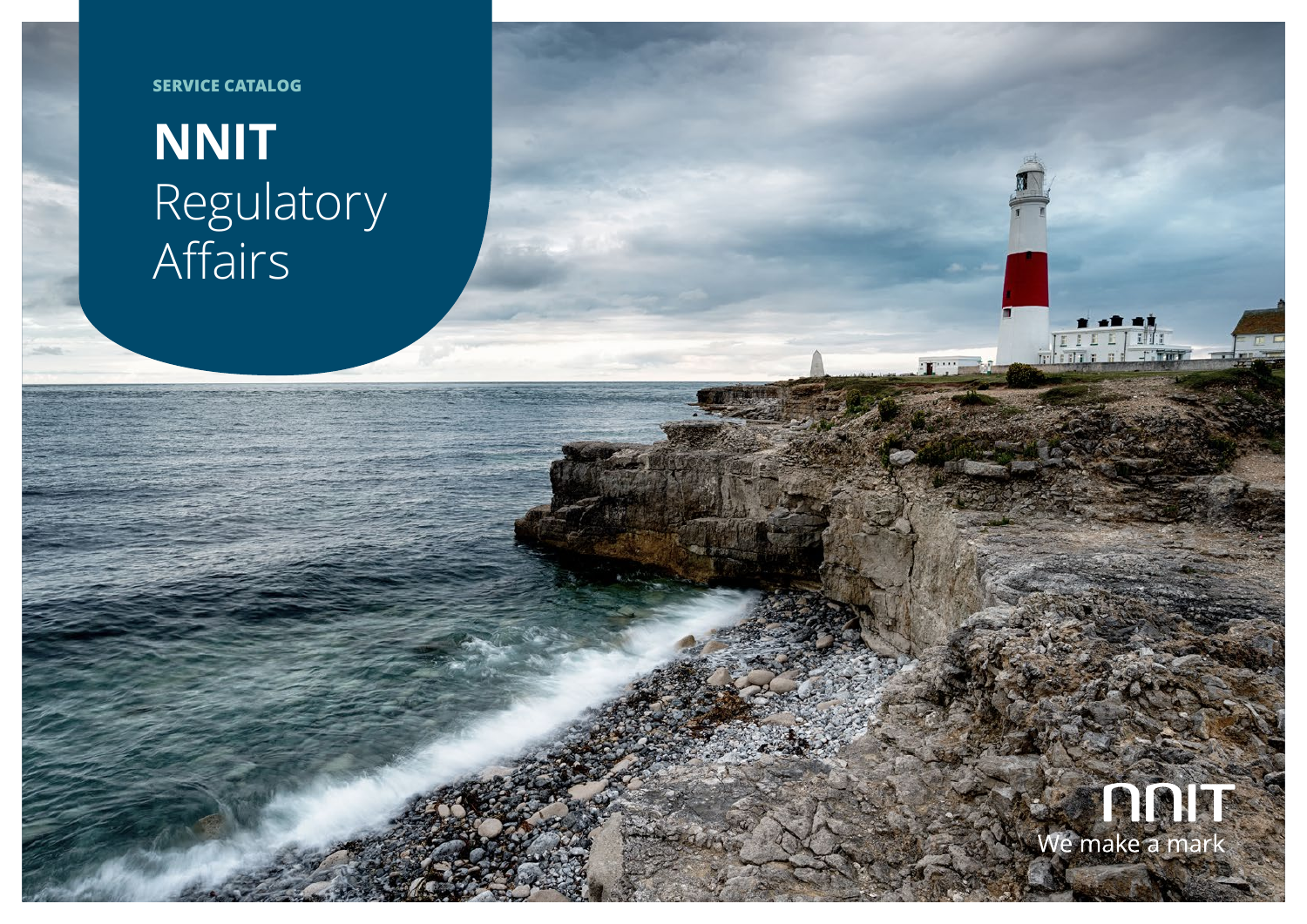# **We guide our clients through the digital business transformation;**

With knowledge, experience, dedication and trust, we help our customers impact patient's lives.



### **Contents**

|     | Regulatory Affairs - Undergoing transformation                            | 3  |
|-----|---------------------------------------------------------------------------|----|
|     | <b>01 SET THE STRATEGY</b>                                                |    |
|     | NNIT is a leading partner in digital transformation of Regulatory Affairs | 4  |
|     | <b>02 SECURE THE FOUNDATION</b>                                           |    |
|     | <b>Digital Transformation Strategy</b>                                    | 5  |
|     | Technological and organizational aspects                                  | 6  |
|     | Data Management                                                           | 7  |
|     | Data quality & migration                                                  | 8  |
|     | System Architecture                                                       | 9  |
|     | NNIT's Veeva Powerhouse for Vault RIM                                     | 10 |
|     | Organizational aspects                                                    | 11 |
|     | Aura-X - Automated Regulatory Data Extraction                             | 12 |
|     | One Regulatory Intelligence                                               | 13 |
|     | <b>03 USE YOUR DATA</b>                                                   |    |
|     | Ensure appropriate data governance                                        | 14 |
|     | IDMP - build data-driven submissions                                      | 15 |
|     | IDMP - Business Processes & SOPs                                          | 16 |
| 04. | <b>CATALYZE DIGITAL INNOVATION</b>                                        |    |
|     | What is Regulatory Affairs Digital Transformation?                        | 18 |
|     | Contact information                                                       | 19 |
|     |                                                                           |    |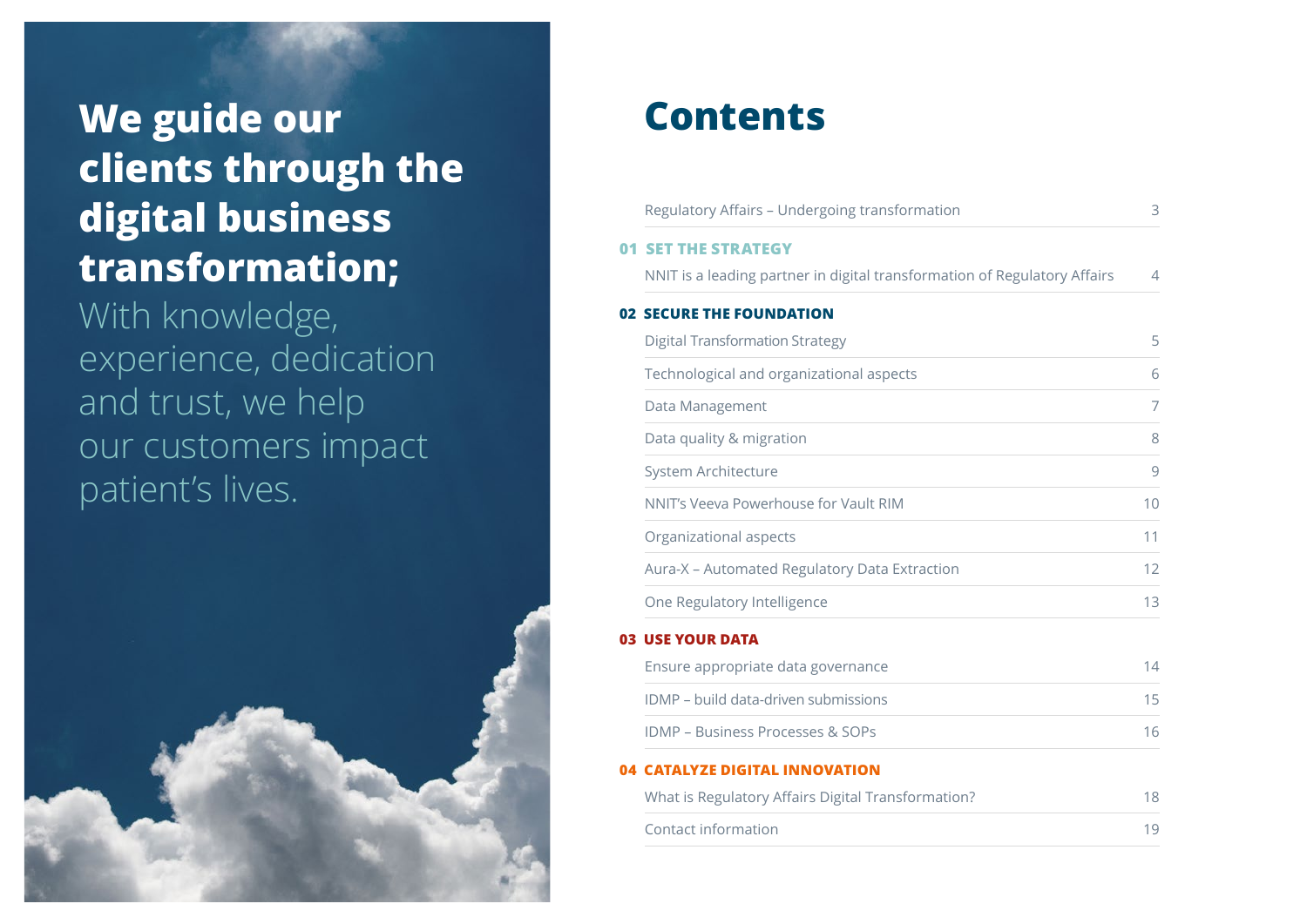## <span id="page-2-0"></span>**Regulatory Affairs – Undergoing transformation**

The regulatory landscape is constantly changing. It is becoming more complex and requirements from authorities are increasing, making the maintenance of systems that support changing business requirements quite challenging.



Regulatory Affairs departments have gained significant advantages in recent years by implementing EDMS, eCTD, RIMS, and labeling systems. However, the solutions often remain disconnected, slowing business processes and data sharing, and presenting vast potential for optimization.

We are moving away from point solutions and individual applications supporting individual processes with separate data and individual governance. Digital transformation of Regulatory Affairs offers unified processes and data by breaking silos, standardizing data and optimizing business processes.

There are many benefits of transforming Regulatory Affairs. Moving from spreadsheets and manual processes to data-driven processes enables and leverages optimized submission flows.

This change then paves the way for agile data-sharing between internal and external stakeholders to support processes and collaboration. Moreover, the transformation enables you to leverage advanced analytics and reporting to significantly improve business insights.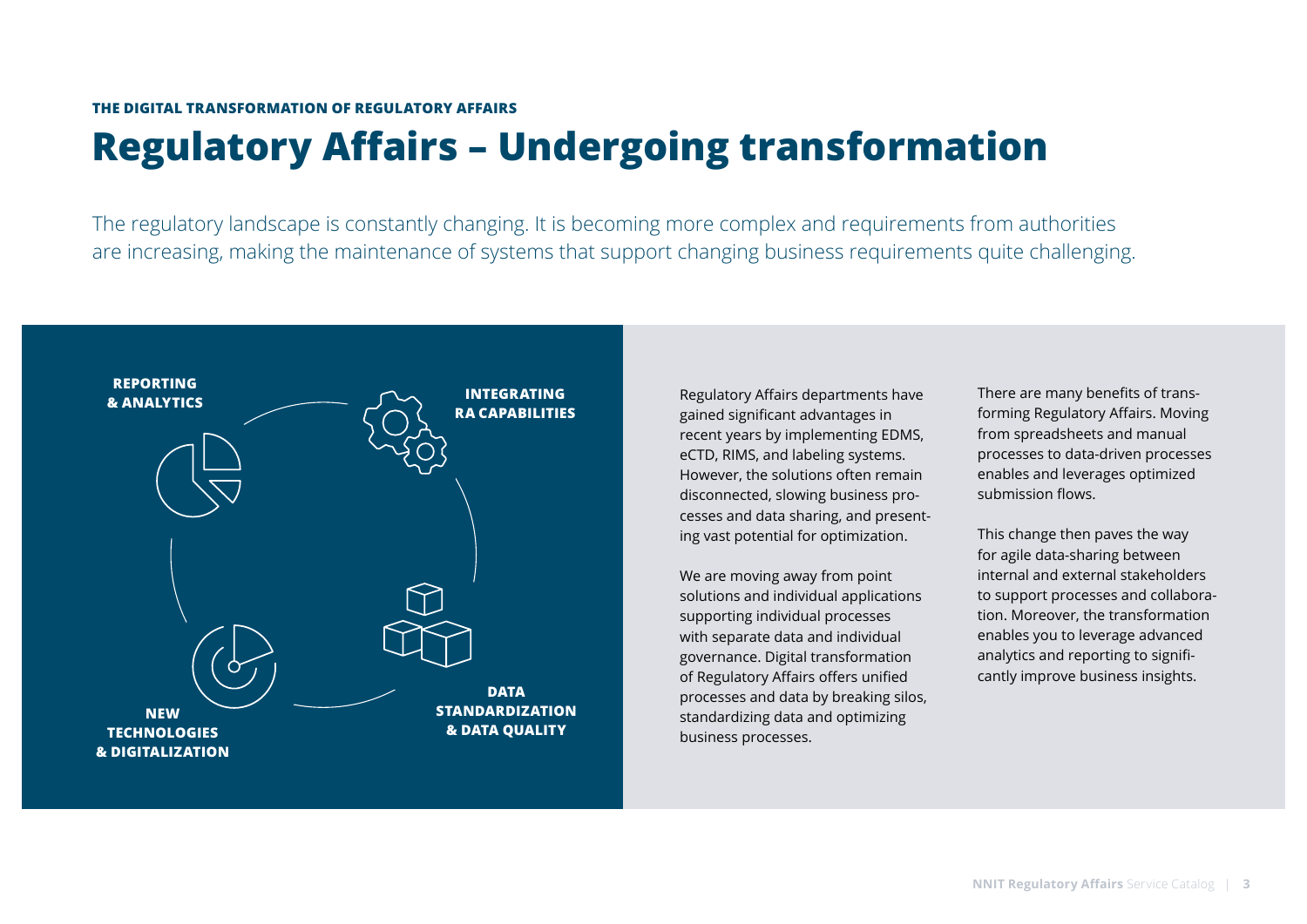#### <span id="page-3-0"></span>**THE DIGITAL TRANSFORMATION OF REGULATORY AFFAIRS**

## **NNIT is a leading partner in digital transformation of Regulatory Affairs**

At NNIT, we aspire to transform Regulatory Affairs into an influential, strategic and data driven organization.

We leverage our deep domain knowledge and the newest technology with implementation excellence and successful maintenance services. With in-depth knowledge of the regu latory agenda, health authority requirements and processes, and a proven Digital Transformation framework, we build and implement high-quality and compliance-driven digital solutions to help RA become a data-driven organization.

NNIT has continuously been a trusted partner to life sciences companies for +25 years. With 30+ of RA implementations behind us, 100+ dedicated regulatory affairs consultants, and a strong advisor knowledge hub, NNIT is one of the leading partners in the industry to drive the transformation of RA.

Whether your starting point is establishing a vision for your transformation, drawing up the RA architecture, or laying out a roadmap, we can assist you with your strategy. We develop the digital transformation strategy with you, and deliver the implementation, host and support your solutions.

**There are four key areas to focus on to develop and execute digital transformation of Regulatory Affairs into an influential, strategic and data-driven organization**

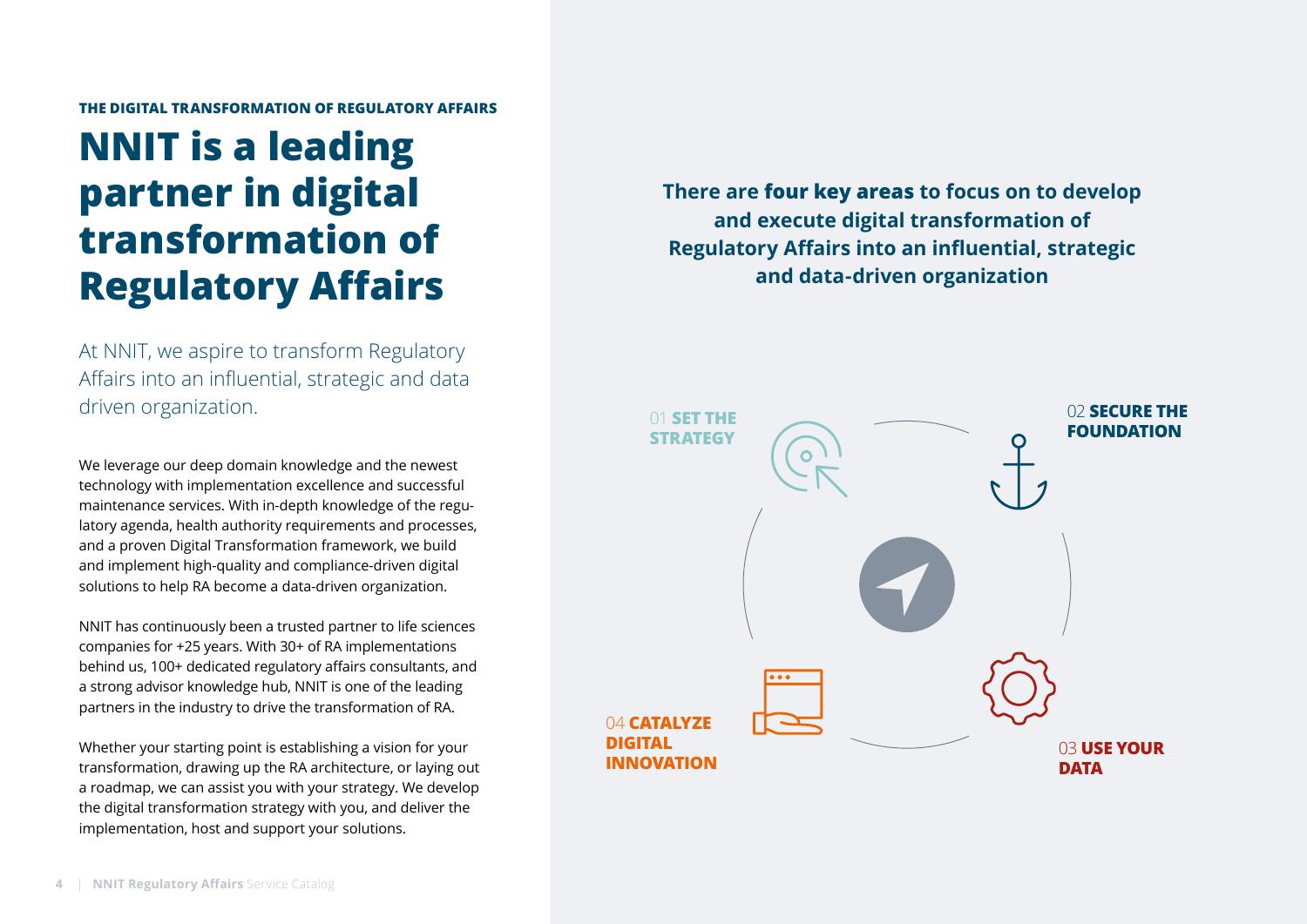<span id="page-4-0"></span>

01 **SET THE STRATEGY**

# **Digital Transformation Strategy**

It is of strategic importance to the RA/R&D organization to identify the need for **digital transformation** to adopt new technologies, improve efficiency and compliance, accelerate time to market, increase profit margins and drive strategic decisions.

NNIT advises and drives the process of building a digital transformation strategy and setting the goals for your organization. This is to ensure a solid foundation to take ownership of the digital transformation and reap the benefits in R&D – within Clinical, Safety and Regulatory Affairs. With enterprise architects dedicated to RA and R&D, we also define and draw up the target architecture linked to key capabilities for RA and demonstrating dependencies to other business areas.



**The NNIT project methodology** covers an analysis of these key areas from both an as-is and a to-be perspective.



### **O** Digital Vision

The digital vision is the core element that communicates the desired state by the end of the strategy period. It is established at the very beginning of the strategy project but is continuously revisited throughout the process to ensure it remains relevant as the project unfolds.

### **Strategy Roadmap**

Guided by the vision, the strategy deliverables are developed through an analysis of as-is compared to aspirations and possibilities, which are consolidated in a to-be design. A key deliverable is the strategy roadmap, which includes prioritized activities to accelerate the organization's journey towards the vision.

### **Internal and External Drivers**

Both internal and external factors affect and act as boundaries for the strategy. These factors are taken into consideration as a frame for the strategy work.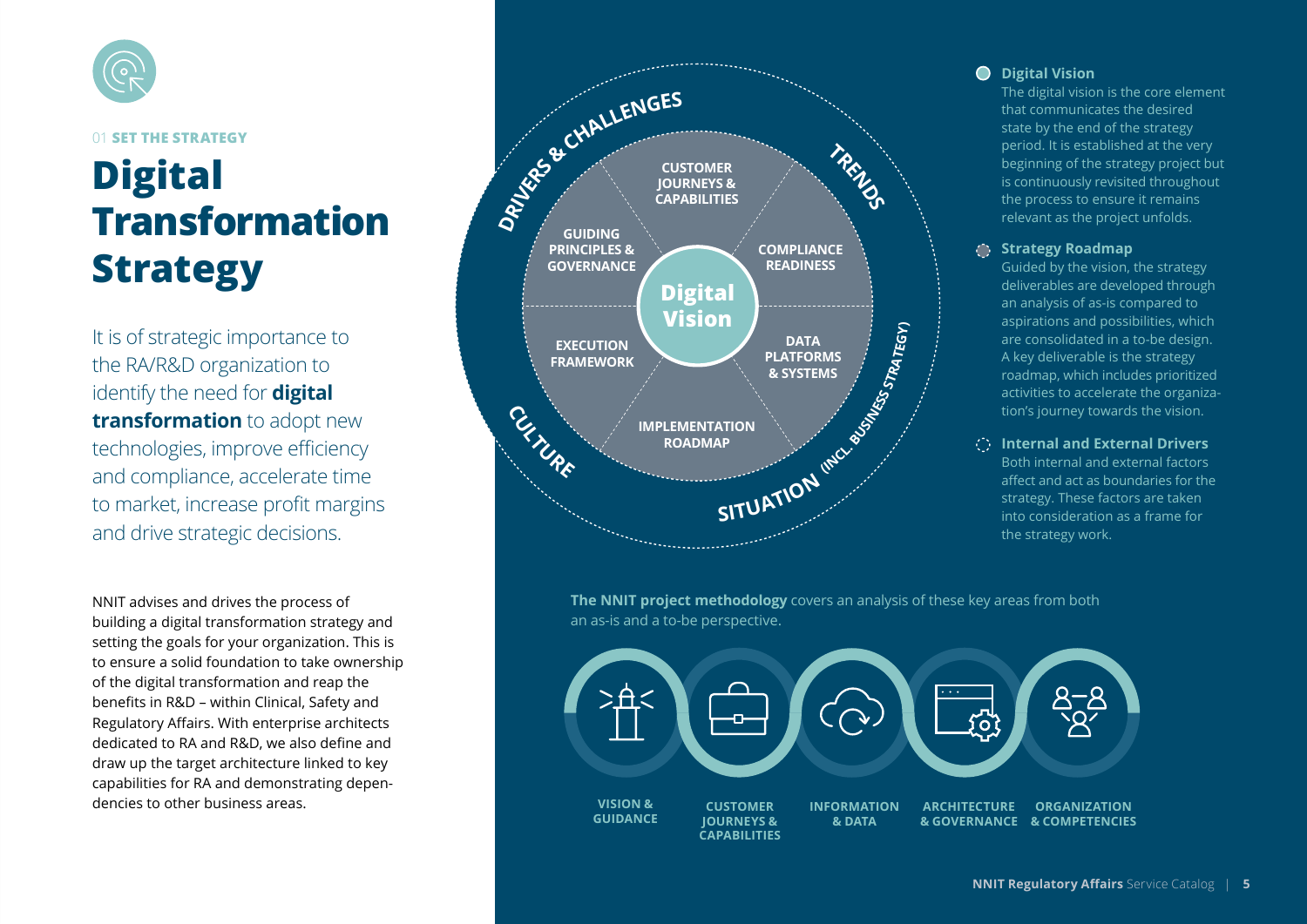<span id="page-5-0"></span>

# **Technological and organizational aspects**

The technological and organizational aspects of RA go hand in hand for successful **data-driven** RA. A digital transformation of Regulatory Affairs cannot focus solely on technology and data – the key to being successful is to consider the foundation from **different perspectives**.

Here, it is relevant to consider both the people and processes affected by the changes. You simply cannot besuccessful in one area without considering the other. At NNIT, we focus on the technological and organizational aspects illustrated here because we believe these are key to securing the proper foundation for digital transformation and to become a data-driven organization. **Business** 



### **Technological aspects**

**Data Quality**

**Data Migration**

**System Architecture**

### **Data Management**

 $O_0C$ 

**Organizational aspects – readying the organization**

**Processes**

**Data Governance** **Organizational Change Management**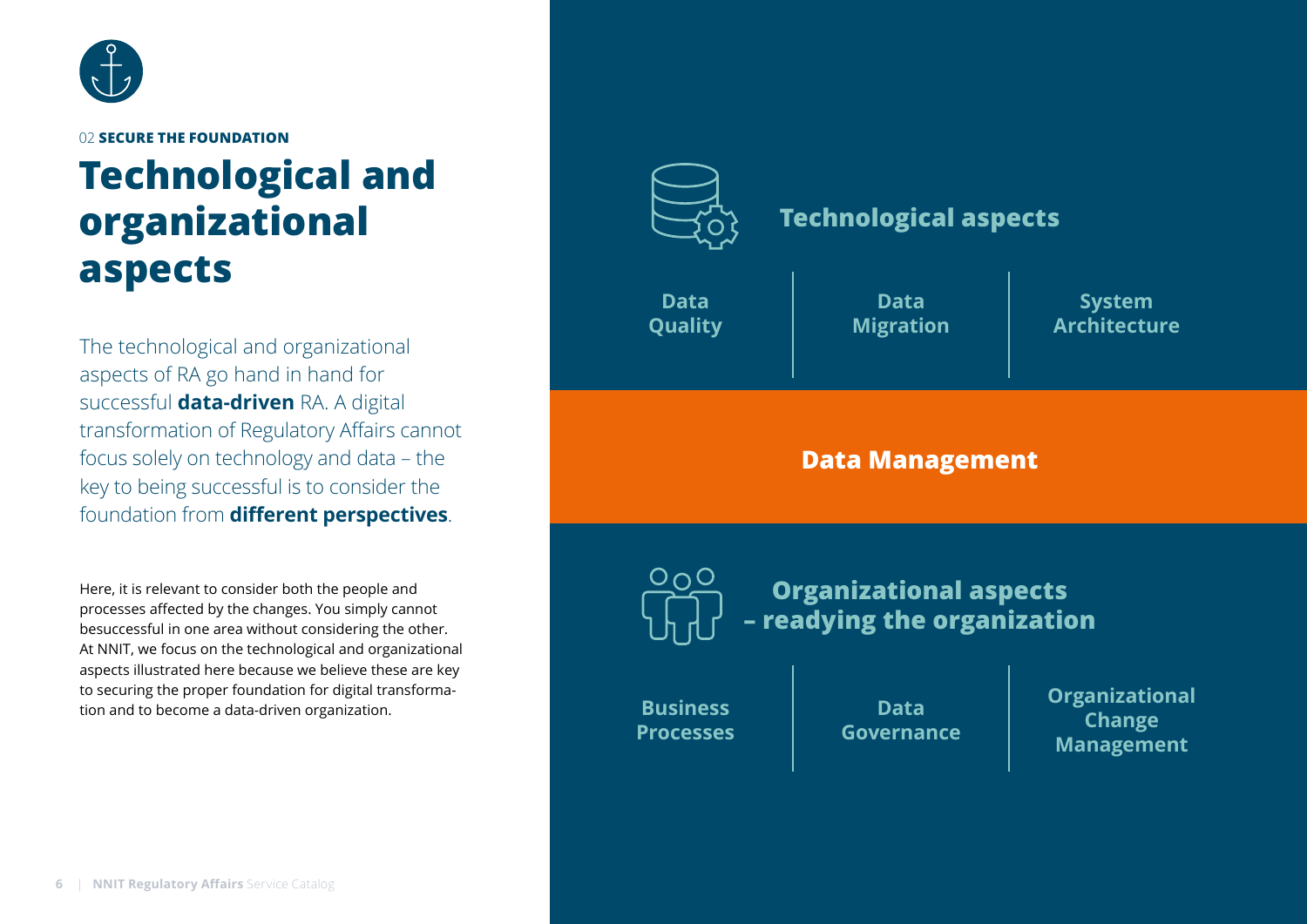<span id="page-6-0"></span>

## **Data Management**

When we discuss data management, it is always key to remember that it is possible to do **data management** without doing **master** data management – but not the opposite!

### **Data are becoming increasingly important:**

- IT is no longer a support function but an enabler
- Processes are converging
- Move from documents to structured data
- Importance of data is increasing in business
- Silos are breaking down
- Need for data driven decision making



**Data Governance** provides the guidance to ensure that data are accurate and consistent to meet the business goals

**Data Integrity** ensures the information is appropriately encrypted, accessed, and used per policy guidelines

**Master Data Management**  addresses the management

of foundational data through people, processes, and technological solutions

> **Metadata Management** proactively manages the company's diverse data standards. This includes the IDMP data standards and EMA's CVs in RMS.

Regulator Affairs **Data Management**

**Data Architecture** is the identification and development of the relevant information models to support the business operations and analytics

### **Data Retention & Archiving** appropriately retains and archives data to comply with regulations

**Data Quality Management** accurately diagnoses data quality concerns, corrects them, and monitors the solution's effectiveness

### **INTERNAL**

- Silo architecture with costly integrations
- Poor access to data
- Data driven decisions needed
- Increasing volume of data
- Rising costs of data quality & governance
- Digital services & therapies introduced

### **EXTERNAL**

- Data standardization requirements are introduced
- Move from structured documents to structured data
- Regulators introducing MDM initiatives
- Processes converge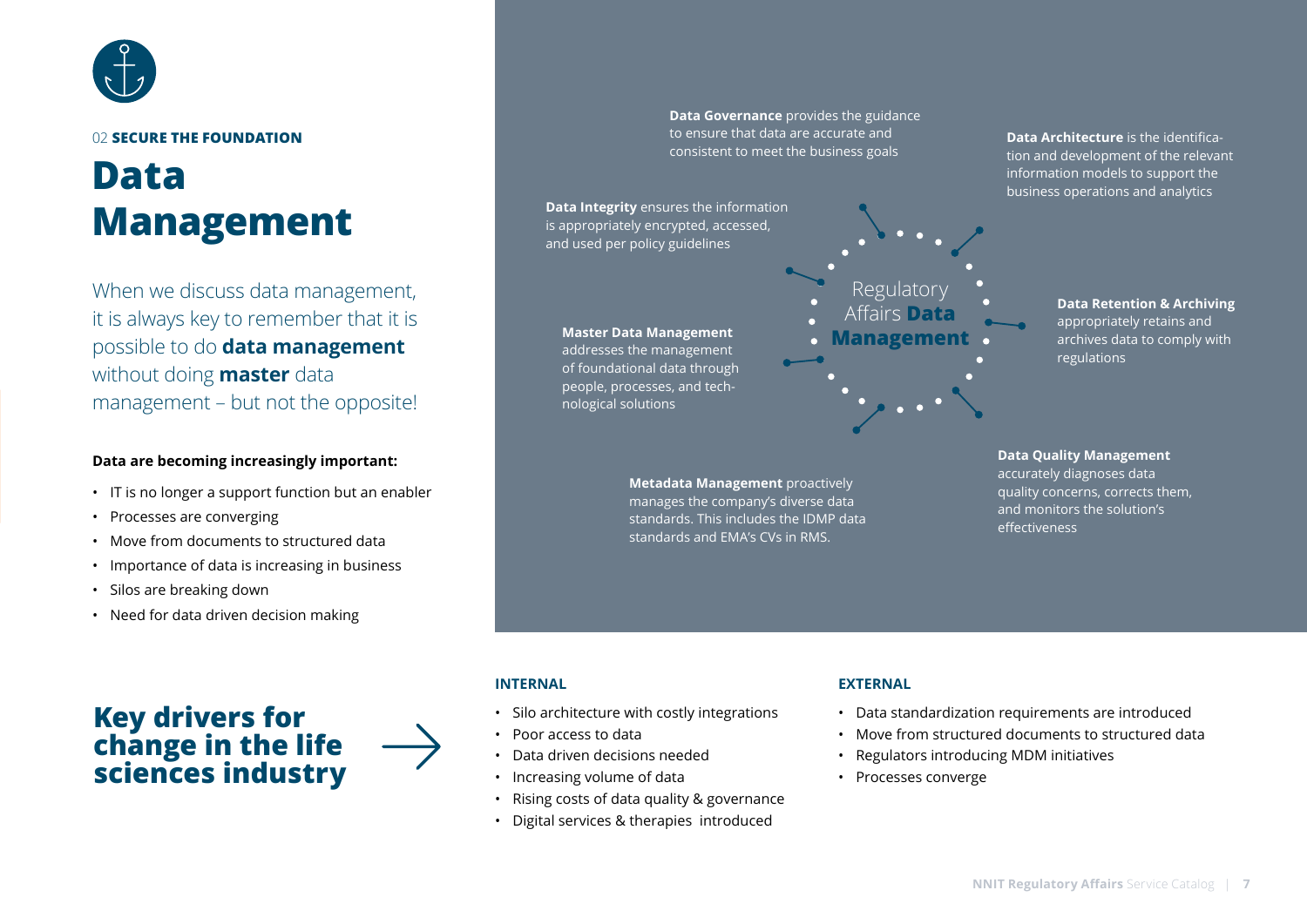<span id="page-7-0"></span>

### 02 **SECURE THE FOUNDATION Data quality & migration**

Data quality is a key focus in the life sciences industry as a result of increasing regulatory requirements and the need business integration to ensure corporate efficiency and savings.



### **NNIT's Data Quality Services**

When moving from legacy systems to new solutions, it is essential to consider data quality and migration readiness because we are looking into new data models with modern data structure and consistency requirements. NNIT's Data Quality Services offer a solution for improving data quality before migration to ensure that the new system gets properly up and running.

By using AI and ML on a cloud platform to read and extract business information, Data Quality Services offer value by ensuring the visibility of the data quality concerns and baseline, measured according to industry standards, and NNIT knowledge of good data for Regulatory Affairs, delivering actionable data insights with guidance for correction, and ensuring confidence in the data. Finally, we offer natural language processing, making it possible to extract structured data fromdocuments to compare with structured data, prepare documents for migration, and provide a better overview of documentation, for example, spotting duplicates.

### **Data Migration**

NNIT's group company Valiance is Veeva's most experienced migration partner in the regulatory space, with mid-sized to large enterprise migrations for Vault Registrations, Vault Submissions, and Vault Submissions Archives. Vault RIM systems tend to address complex global environments where the "Source of Truth" is often in a number of places distributed over the globe and must be harmonized before being migrated into Vault. These migrations tend to address one or two central RIM systems, with many outliers in a variety of locations, which need to be brought together in one new "Source of Truth."

Valiance is experienced in working with global clients who often discover new sources of data during Phase 0 stages of their Vault implementation and migration projects, and must consider how to realign, to deploy the new processes they are trying to develop with Vault. The combination of migrating data (Vault Registrations) and content (Submissions and Submissions Archive) may be challenging, when implementing changes across the globe. Valiance adds significant value to Veeva and NNIT by helping clients to address these changes while moving to the new Vault environment.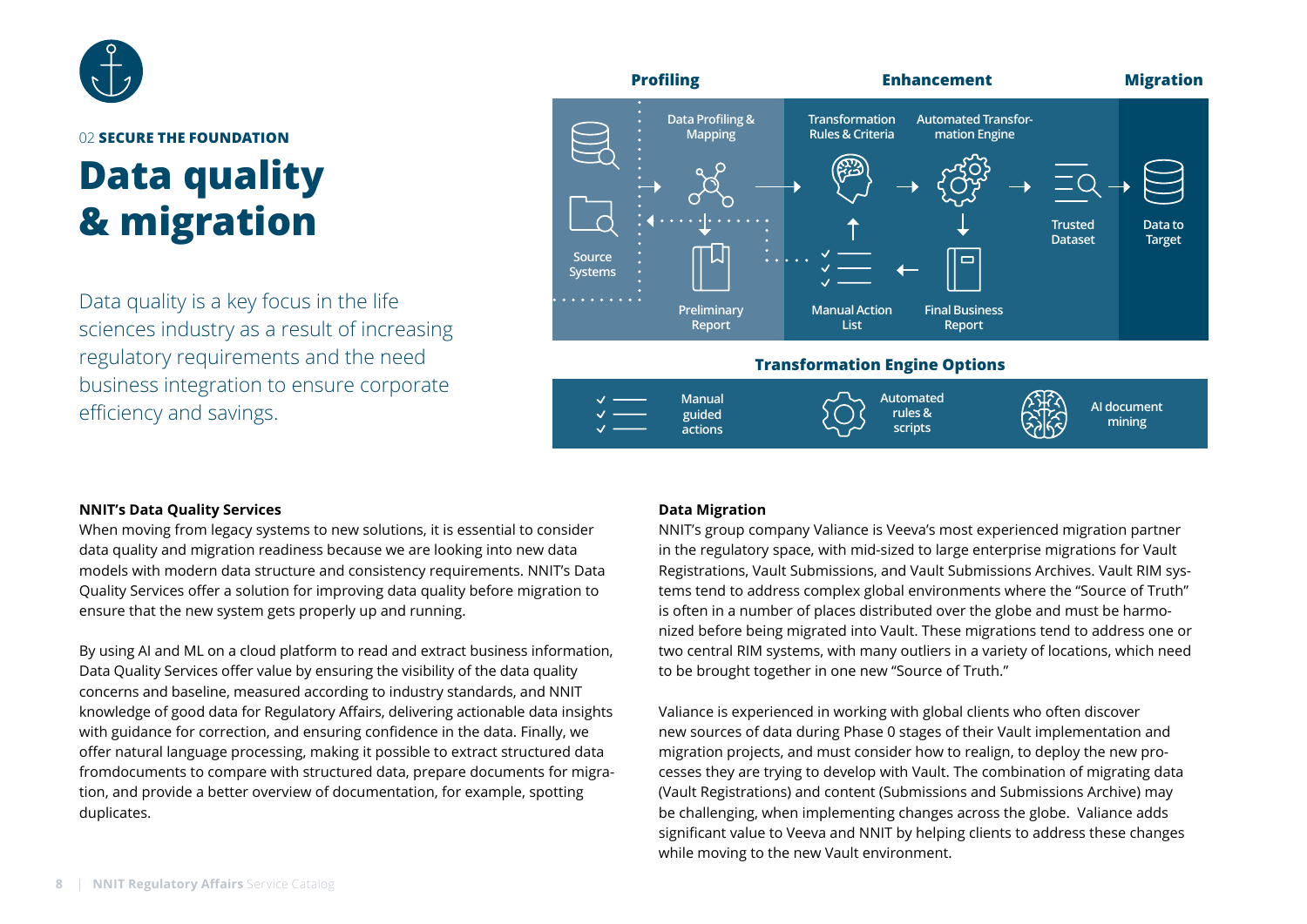<span id="page-8-0"></span>

### **System Architecture**

During the last decade, Regulatory Affairs' individual applications have attained maturity, providing solid document management capability for EDMS systems, submission capability for eCTD systems, regulatory tracking for RIMS systems, and for labeling systems.

However, these RA systems have rarely been connected and increasingly, this challenges RA process flow and overviews. However, with new technologies, Regulatory Affairs now has an opportunity to transform its business by bringing these systems together, which may improve both compliance and operational effectiveness.

#### **EDMS**

Document management is a core imperative of all life sciences companies. Given the ever-increasing number of regulated documents, a robust and user-friendly EDMS is indispensable for efficiently preparing documents for submission or labeling.

#### **eCTD**

There is an increasing need to connect or even combine EDMS, eCTD, and Labeling systems, for both efficiency and cost control. NNIT helps to draw EDMS and eCTD closer together through smarter interfaces, or by moving to a unified platform, where the link between documents and submissions may be preserved. This improves transparency, control, and the reuse of documents.

#### **Labeling**

Labeling is a complex and resourceheavy process. To support this, NNIT focuses specifically on structured labeling. By structuring content as data, changes in the data will automatically and correctly update the associated documents, eliminating the need to rewrite several documents. This significantly reduces both the risk of errors and the amount of time involved.

#### **RIMS**

A modern RIM system serves to break down existing data "silos" and take advantage of synergies in process alignment and standardization by bringing planning, tracking, and reporting into a unified platform. With over 20 years of experience as a Regulatory Affairs integration partner, NNIT understands the regulatory processes and how to bring digital transformation to RA. NNIT will advise you on RA systems, data, and organization, and help you to implement a unified platform with RIMS at the core in RA.



#### **IDMP**

IDMP will have a broad impact on preparing and planning submissions and maintaining data at life sciences companies; from manufacturing data and structured substance information to registration information for the life cycle of a medicinal product.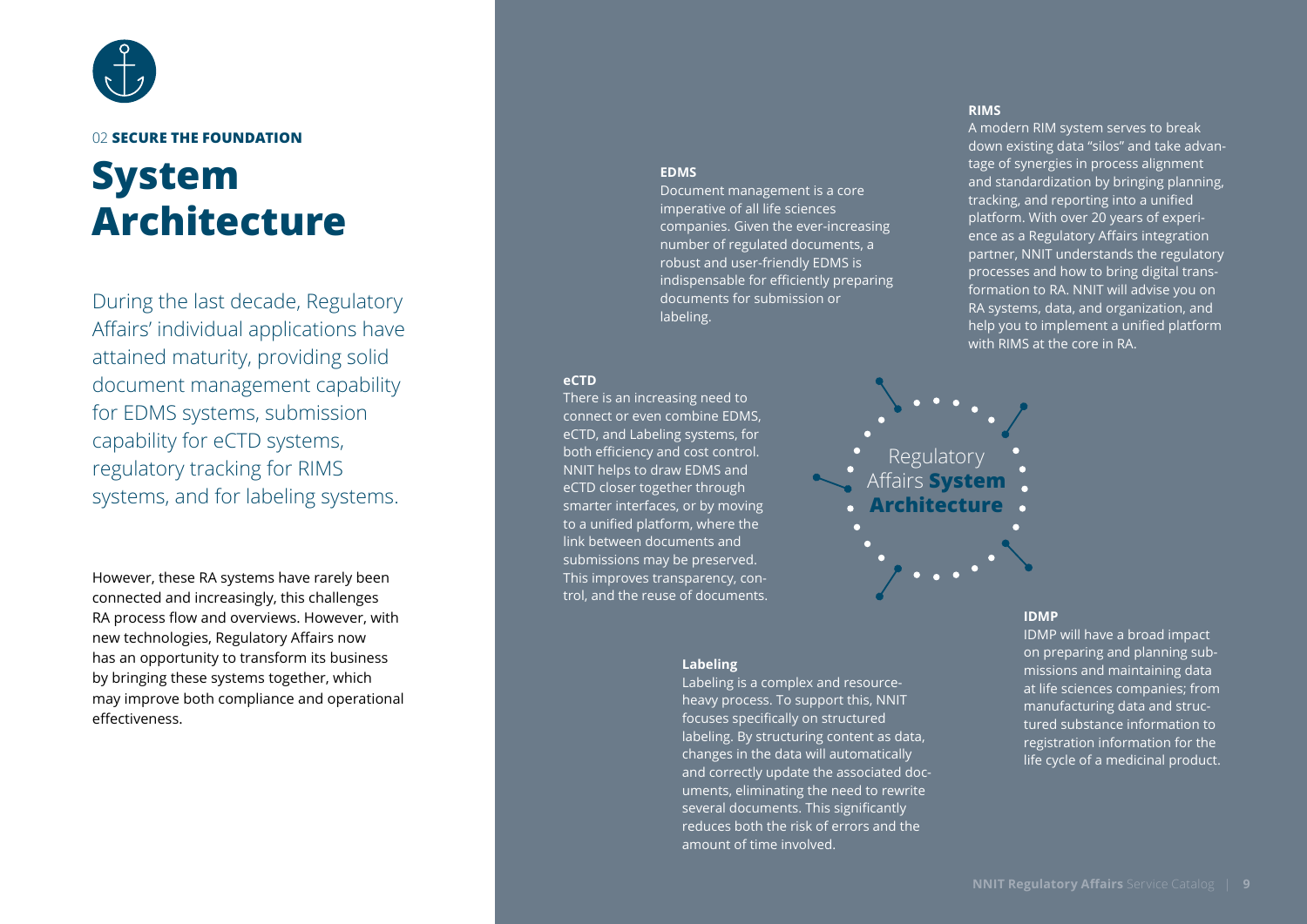<span id="page-9-0"></span>

## **NNIT's Veeva Powerhouse for Vault RIM**



### **Veeva Implementation Services**

- **Integration Services:** NNIT has built more than 50 integrations to and from Veeva Vault with more than 25 of those integrations being in Veeva Vault RIM. We are able to accelerate the integration workstream with our existing assets.
- **Migration Services:** NNIT offers extensive knowledge on regulatory data standards such as IDMP, xEVMPD, SPL and the target Veeva data model.
- **Validation Services:** the NNIT validation concept supports automation in the User Acceptance Test (UAT)/Performance Qualification (PQ), guided by professionals with experience in validating a multi-tenant cloud platform.
- **Professional Services:** NNIT has a dedicated Veeva Project Management team and SMEs within Regulatory Affairs who support Business Process Optimization and Change Management & Rollout.



### **Veeva Exellence Services**

NNIT's Veeva Exellence Services ensure continuous improvement with release management by managing the release backlog. Ensuring that the fully implemented solution is validated and compliant results in fundamental tasks to extract maximum value from the Veeva Vault.

### **How can Veeva & NNIT facilitate your compliance journey?**

Whether you are implementing Vault RIM or adding IDMP capability to your existing RIM, the NNIT Veeva Powerhouse will help you every step of the way. We collaborate closely with Veeva, and our expertise ensures that you get full value from your Veeva Vault RIM investment.

Veeva's Vault RIM is being prepared for IDMP, and NNIT can help you manage the IDMP-related releases as part of our Veeva services. We can take you from A to Z in becoming IDMP compliant, from formulating the IDMP strategy to Veeva release management, integration, RA business knowledge, and the support of Veeva RIM and data management tools.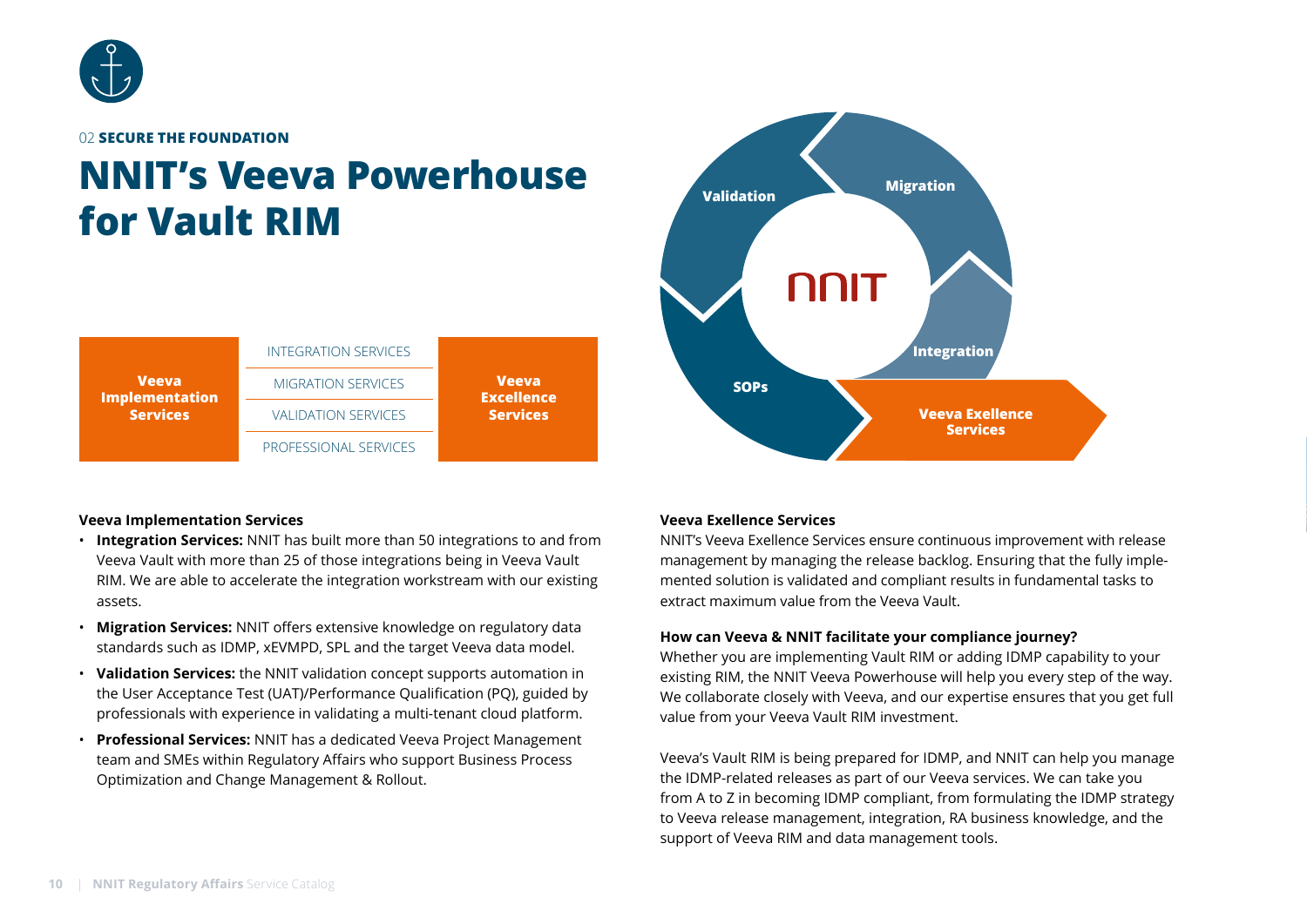<span id="page-10-0"></span>

### **Organizational aspects**

#### **Business process re-engineering**

Regulatory transformation projects often entail a change in the way we work. This naturally influences our processes and how they are executed. The advantage of this is that these transformations offer a clear-cut opportunity to improve process lead-times, whereby the RA function must strive for operational excellence to meet increasing demands with often reduced resources.

The future RIM landscape must reduce regulatory submission costs through automation and improved processes. To ensure you attain the potential advantages of business process transformation, NNIT dives deep into the current process-work, to grasp the AS-IS processes, and the connections between them. This allows us to establish a baseline and connect to the current processes and ways of working.

The TO-BE processes will be based on high-level process diagrams and act as input for the future process landscape. The changing regulatory requirements that must be complied with and the coming, mandatory IDMP data submissions make a process setup that is correctly designed from the outset crucial for providing the necessary agility and speed.

**SUBMISSION PLANNING**

**AUTHOR & APPROVE**

**ASSIGN DOCS TO SUBMISSION** **PUBLISH & SUBMIT** **ARCHIVE & VIEW**

**TRACK & MANAGE LIFE CYCLE**



### **NNIT truly understands the complexity of driving change within life science**

 $\blacktriangleright$ 

A deep understanding of regulated industries is a vital part of NNIT's DNA. We have developed our own OCM framework – OCM GO – that consists of four key phases. These phases are repeated iteratively during client engagements. Overall deliverables are the OCM Strategy where the key components are the Case for Change & Desired Outcomes, Stakeholder Analysis, Communications & Engagement Approach and Training Approach. For the execution of the strategy, we prepare an OCM Plan that describes the deliverables and activities needed to drive successful change for digital transformations of RA.

Even though no projects or customers are alike, we have identified some accelerators when working with OCM based on our knowledge about life sciences. For instance, we have identified what the typical Regulatory Affairs stakeholder landscape looks like for a technology-driven project like a RIM implementation or for a cross-organisational compliance-driven project like IDMP. This serves as a good starting point for interaction with our clients as we are able to hit the ground running. In addition to offering OCM implementation, we also offer general advice on OCM regardless of the drivers within our customers' organization.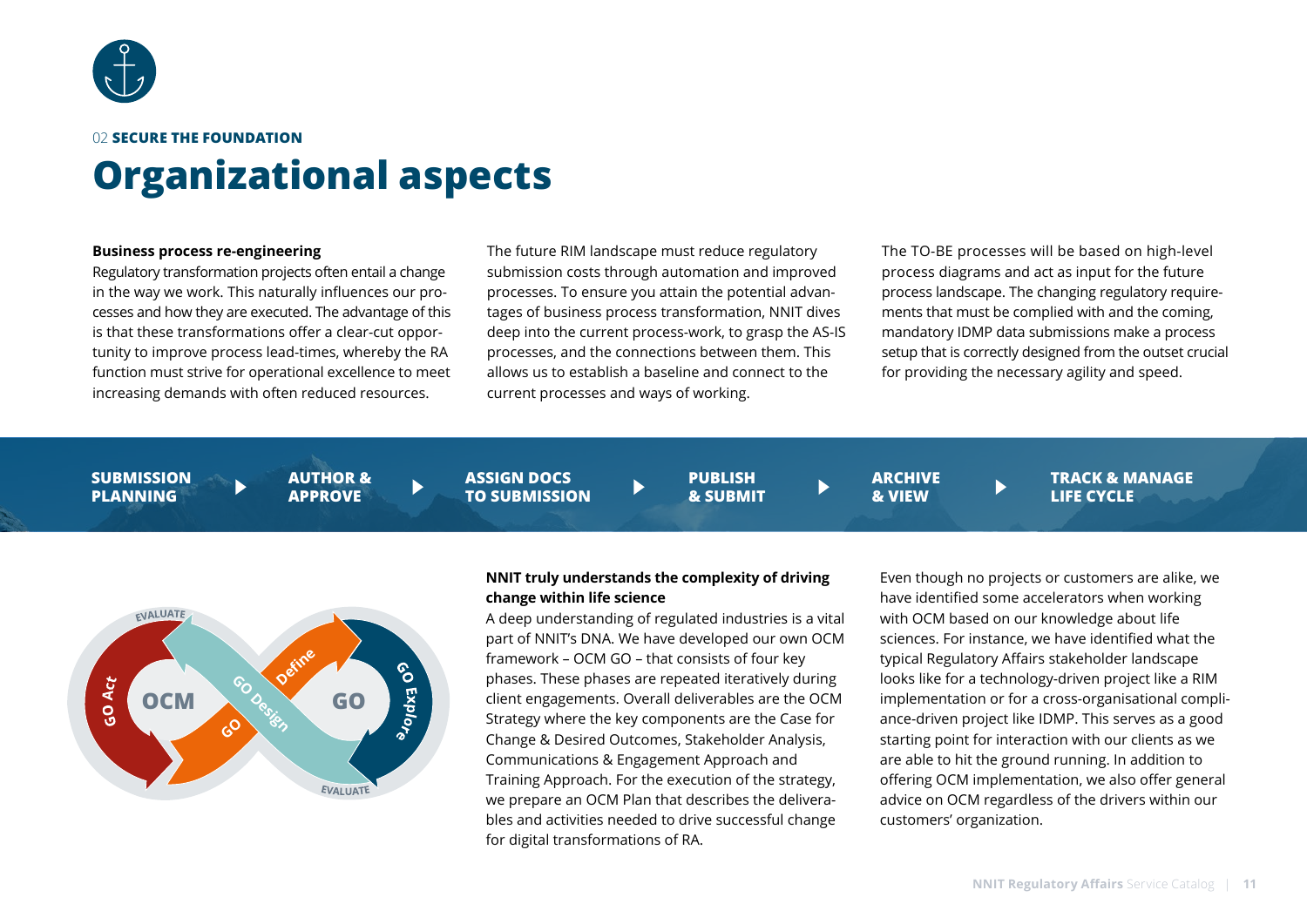<span id="page-11-0"></span>

## **Aura-X – Automated Regulatory Data Extraction**

The global movement toward structured data submissions such as the Identification of Medicinal Products (IDMP) is founded on Regulatory data. Much of this critical data currently exists in Regulatory submission documents and supporting document collections.

Regulatory teams have begun reviewing documents such as the Summary of Product Characteristics (SmPC) and the Package Insert (PI) to extract key data and get ready for data submission requirements. These teams spend significant amounts of time manually searching, reviewing, and extracting data.

### **A New Approach**

NNIT Aura-X is a Data Extraction solution that includes:

- AI-driven technology that automates data extraction
- Regulatory domain knowledge that is built into the technology
- Regulatory expertise that augments the technology to increase accuracy

NNIT Aura-X wraps powerful artificial intelligence (AI) with robust professional services to extract critical Regulatory data while improving speed, accuracy, and compliance.

### **Benefits**

Aura-X provides intelligent capabilities that help organizations quickly locate, extract, and use Regulatory data that resides in unstructured format in documents.

- Frees up Regulatory resources to do more meaningful work (One hour of automated extraction is the equivalent of 50 hours of review time by an SME)
- Regulatory domain knowledge built into the tool
- Offers 98% data accuracy
- Supports 72 different languages
- Positions Regulatory teams for the future of data submissions, including IDMP
- Use cases include IDMP, xEVMPD, RIM migrations, and M&A system integrations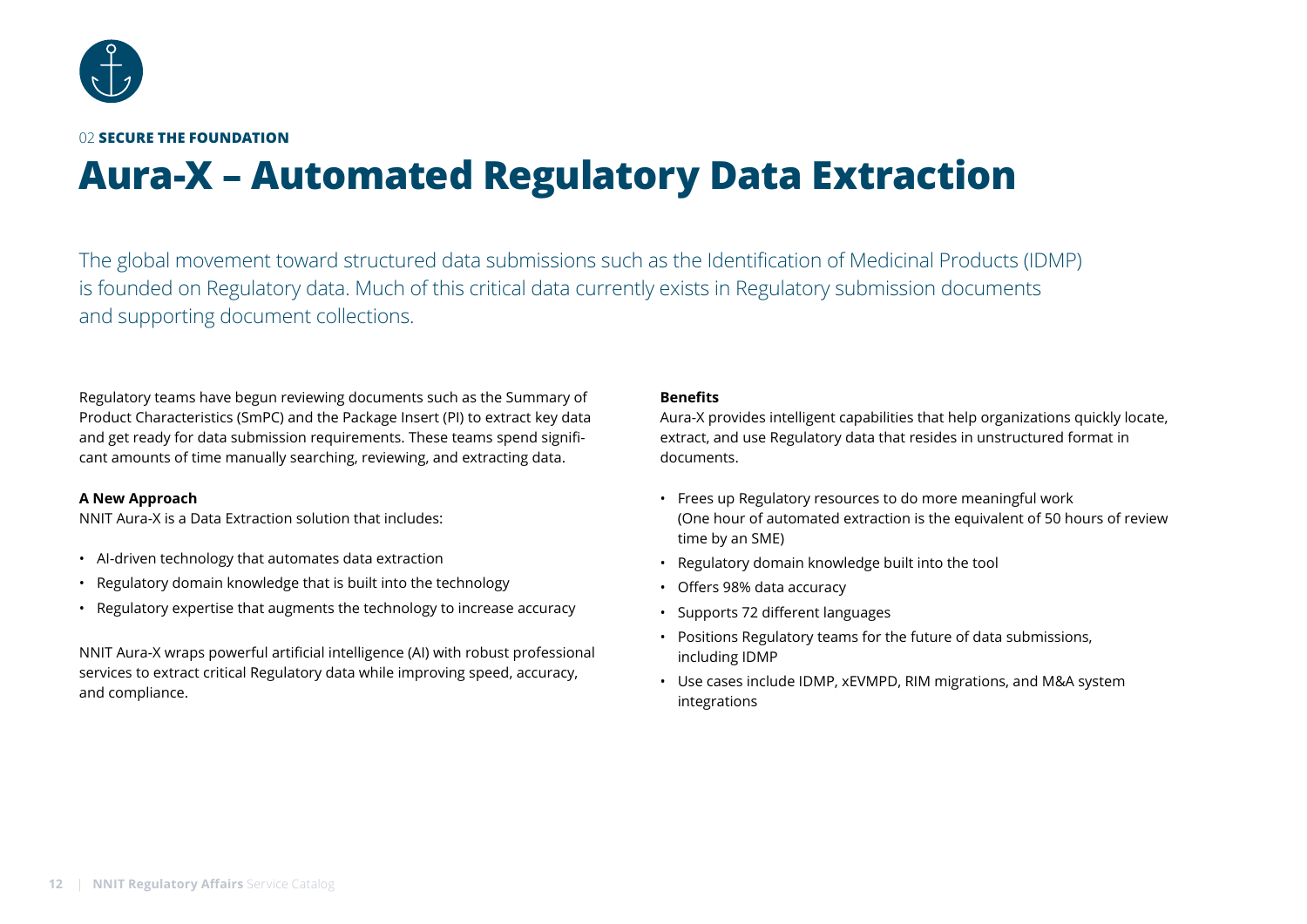<span id="page-12-0"></span>

### 02 **SECURE THE FOUNDATION One Regulatory Intelligence**

As Life Sciences teams grow and expand into new markets, they must be aware of local and regional regulatory requirements. These requirements change frequently so teams have the added burden of identifying the changes and assessing the impact to their current operations. This complex task requires rigor and diligence.

### **Automation and Expertise**

NNIT views this business challenge as requiring a solution that includes automation and expertise. One without the other, will not allow organizations to realize their potential. That's why NNIT developed our Regulatory Intelligence Solution.

Our cross-functional team of Regulatory Affairs Consultants, Power Platform Developers, Migration Specialists, and AI Data Scientists use artificial intelligence (AI) and the Microsoft Power Platform to offer a Regulatory Intelligence Solution that helps Life Sciences teams CAPTURE, CURATE, and ACCESS global and local requirements.

### **NNIT's Regulatory Intelligence Solution**

The NNIT Regulatory Intelligence Solution offers:

- A single source of truth that incorporates requirements and lessons learned in one global database
- Timely updates that are automatically delivered to team desktops for review and implementation without extensive efforts to manually identify and track
- Broader access to more timely requirements information
- Automated workflows that are integrated with other Microsoft Applications, MS Teams
- Improved data quality based on user permissions, audit history, version control, and other compliance controls
- Phased implementation that addresses quick wins early to speed adoption across the organization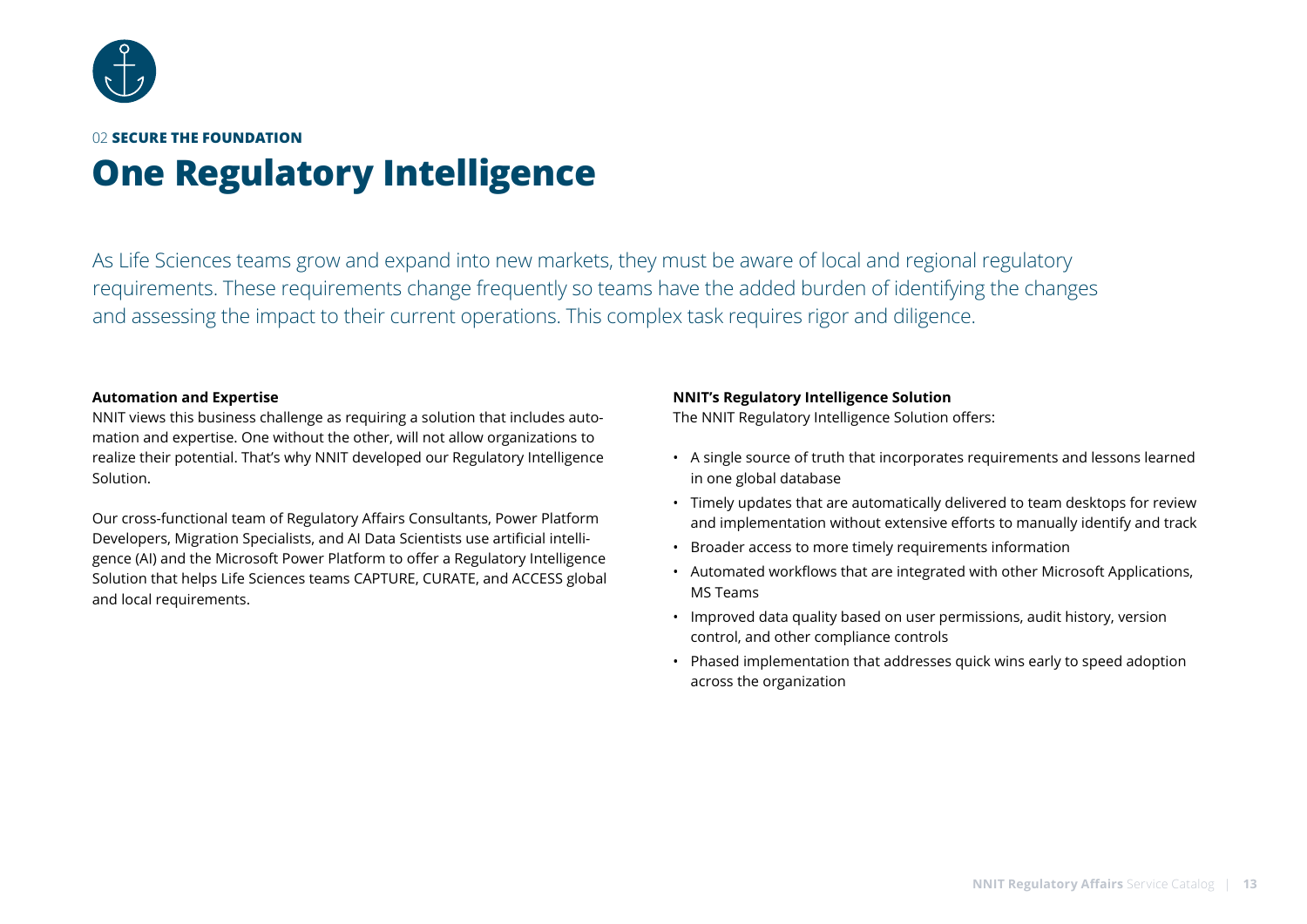<span id="page-13-0"></span>

# **Ensure appropriate data governance**

A key element of NNIT's Data Management framework is **Data Governance**, which provides the guidance that ensures that data are accurate and consistent to meet business goals.



### **Data governance implementation framework**

There are three key steps to implementing data governance.

**ORGANIZATIONAL STRUCTURE**

The **organizational structure** covers the establishment of data governance structure to ensure representative groups at leadership, implementation and execution and end user levels have authority to make collective decisions. **OPERATIONAL PLAN**

### The **operational plan**

covers how the work of data governance will be developed after the initial steps of its implementation and the transition to the execution phase has been completed.

Once the initial transition to the execution phase has occurred and the operational data governance structure has been established, the data governance committee will begin planning as required, to fully establish the **processes and decisions** necessary for actual data management.

**PROCESS &** 

**DECISION-MAKING**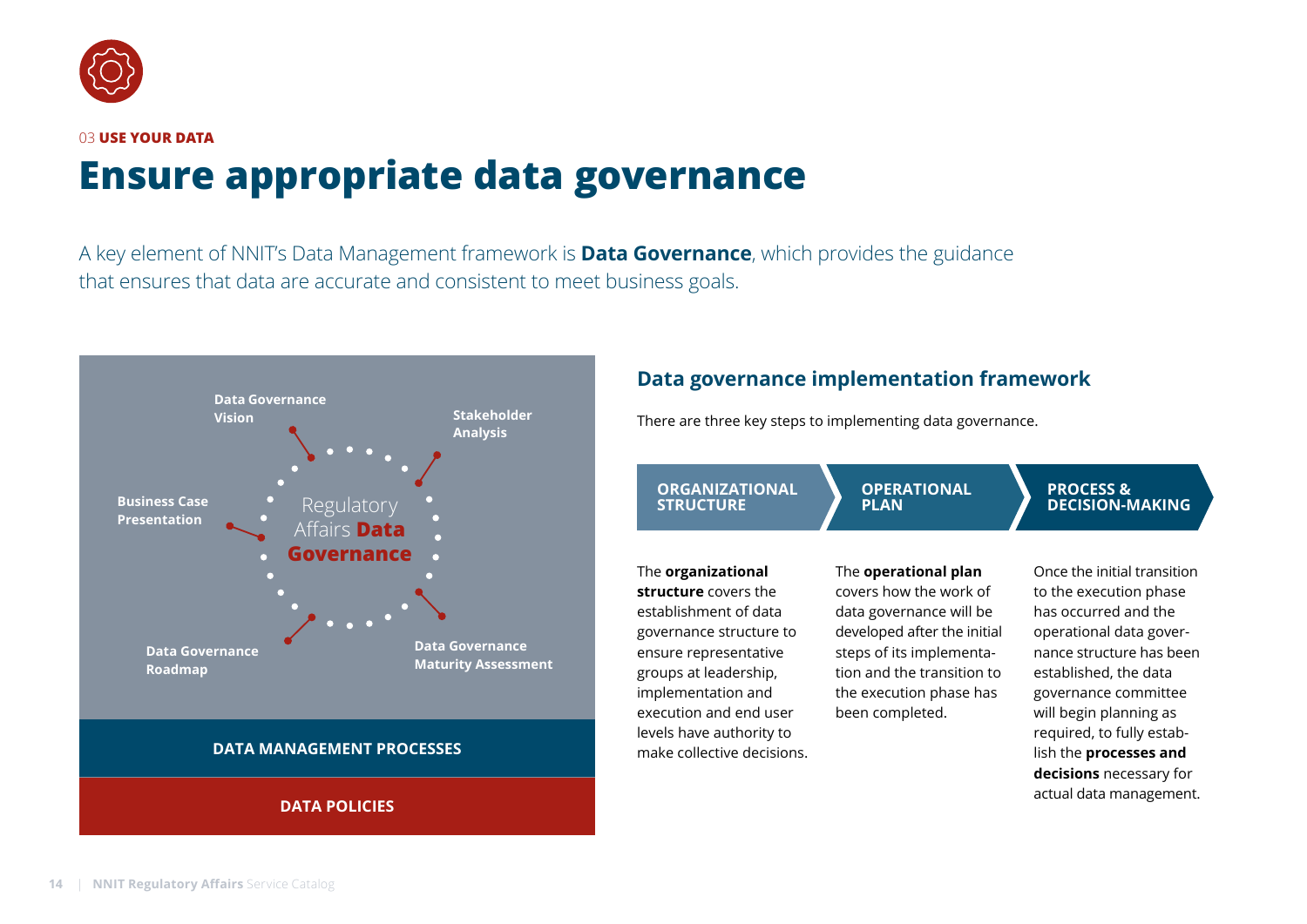<span id="page-14-0"></span>

#### 03 **USE YOUR DATA**

### **IDMP – build datadriven submissions**

To ensure compliance with the IDMP requirements, NNIT has defined **five phases** to enable timely crossorganizational compliance. The NNIT five-phased framework ensures an efficient and timely process from initiation to execution – and each phase is customized to meet the specific demands of your business and organization. We can help with everything from initial assessment to execution – and each of the individual phases in between.

NNIT has executed IDMP projects for over 30 customers since 2013, and has a deep understanding of the requirements and processes necessary to move an entire pharmaceutical company from its current state to IDMP compliance. We can leverage our knowledge and expertise to ensure IDMP compliance in your organization by:

- Choosing the right solution for your organization
- Assessing system and data readiness
- Ensuring smooth and timely implementation
- Integrating existing IT systems to form IDMPcompliant records
- Training your team members to understand and host the solution while ensuring smooth organizational change management throughout each phase.

### **Our tailored architectural solutions for IDMP**

NNIT can provide advice on the implementation of IT solutions of all sizes, from minor submission setups to full-blown architecture with MDM components, data hubs, and separate submission layers.

#### **Data Quality Services for IDMP**

NNIT's Data Quality Services tool measures the data quality of relevant sources, mapped for IDMP submission or source field. The solution includes built-in IDMP rules and data standards, which ensure that every single data point adheres to the applicable IDMP data model requirements. The value we provide with our solution includes:

- Visibility of the data-quality concerns and baseline
- Actionable data insights with guidance for corrections
- Data confidence

#### **Data management and IDMP**

With the implementation of IDMP data standards, the life science industry will have to synchronize data in their local systems on an ongoing basis. To reflect the changes and updates to SPOR data in local systems, you may need to restructure your local data to align with the IDMP data formats in RMS, OMS, PMS, and SMS. This data management process involves two key activities:

- Data transformation changing the data structure
- Data enrichment to complete the data sets

| 01 Initiate<br><b>IMPACT</b><br><b>ASSESSMENT</b> | 02 Analyze<br><b>BUSINESS</b><br><b>PREPARATION</b> | 03 Design<br><b>OPPORTUNITIES</b><br>& SOLUTIONS | 04 Execute<br><b>ORGANISATIONAL</b><br><b>IMPLEMENTATION</b> | 05 Realize<br><b>HOSTING</b><br>& SUPPORT |  |  |  |
|---------------------------------------------------|-----------------------------------------------------|--------------------------------------------------|--------------------------------------------------------------|-------------------------------------------|--|--|--|
| <b>BUSINESS PROCESSES &amp; SOP</b>               |                                                     |                                                  |                                                              |                                           |  |  |  |
| <b>PROJECT SUPPORT AND OCM</b>                    |                                                     |                                                  |                                                              |                                           |  |  |  |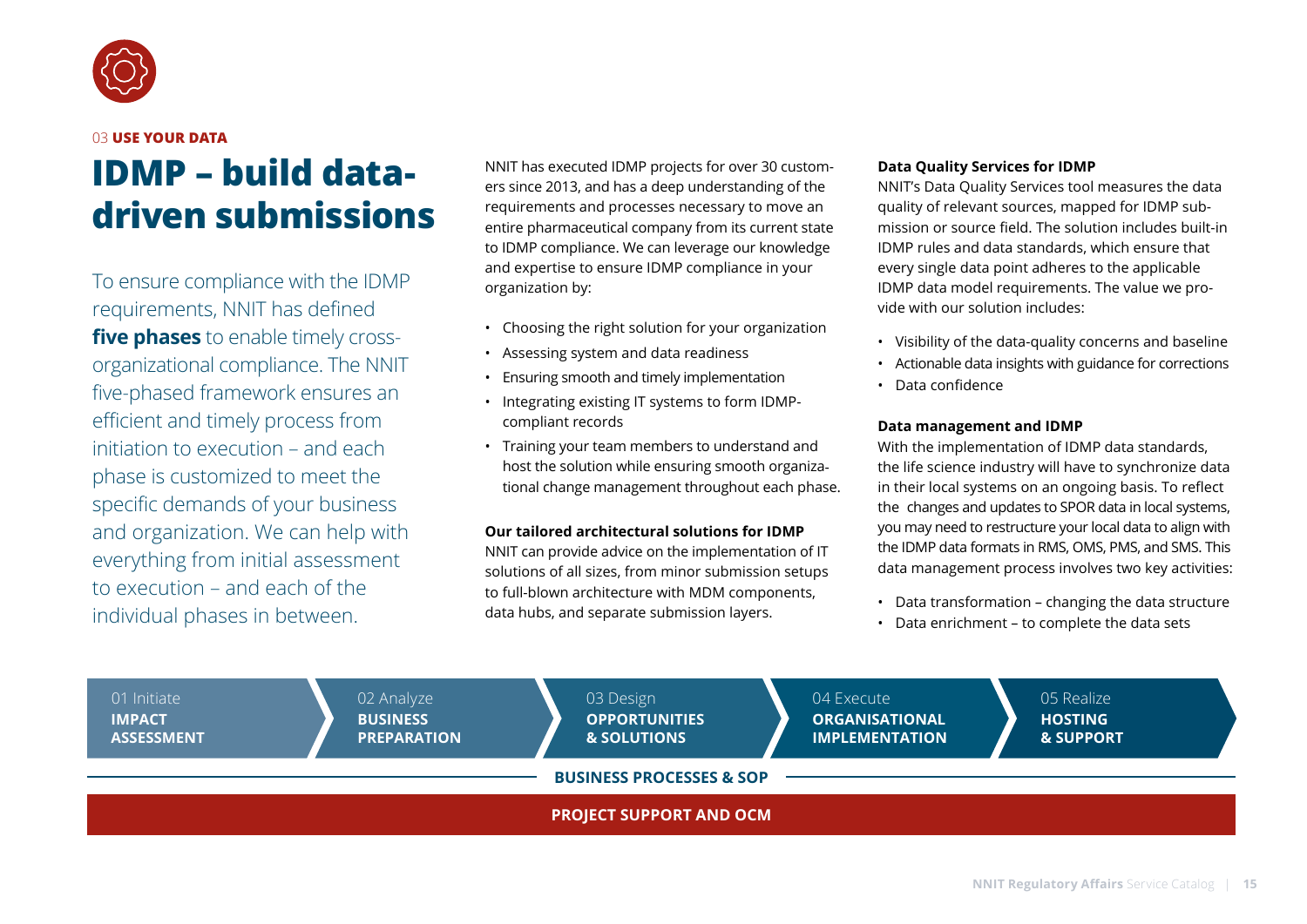<span id="page-15-0"></span>

03 **USE YOUR DATA**

# **IDMP – Business Processes & SOPs**

How does IDMP affect processes within Regulatory Affairs?

### **Detailed efficiencies expected from process simplification and automation**

NNIT's view is that automation may be built into a number of Regulatory Affairs processes, facilitated by the data, per the IDMP data model. Data quality, operation efforts, and KPIs for monitoring and decision-making are just a few of the possible advantageous outcomes of process transformation. Data quality may be automatically monitored through appropriate reporting features, to ensure the IDMP data quality level. Vocabulary harmonization through controlled vocabularies (CVs) is a direct implication of data quality automation.



### **NNIT's key elements of business process reengineering**

| <b>IDMP Advisory</b>                                                                                                                                | <b>AS-IS to TO-BE</b>                                                                                                                                                                                | <b>SOPs and WIS</b>                                                                                                      |
|-----------------------------------------------------------------------------------------------------------------------------------------------------|------------------------------------------------------------------------------------------------------------------------------------------------------------------------------------------------------|--------------------------------------------------------------------------------------------------------------------------|
| Updates from the regulators<br>• Advice on industry practices<br>Insight into dependencies<br>such as CTIS, FMD<br>• On-demand IDMP<br>consultation | • AS-IS process map, including<br>dependent processes<br>• IDMP impact assessment<br>• Set of decisions and actions to<br>be made<br>• TO-BE process design subject<br>to decisions and actions made | • Recommendations for<br>approaches to updating<br>SOPs and WIs<br>• Final draft SOPs and WIs<br>for review and approval |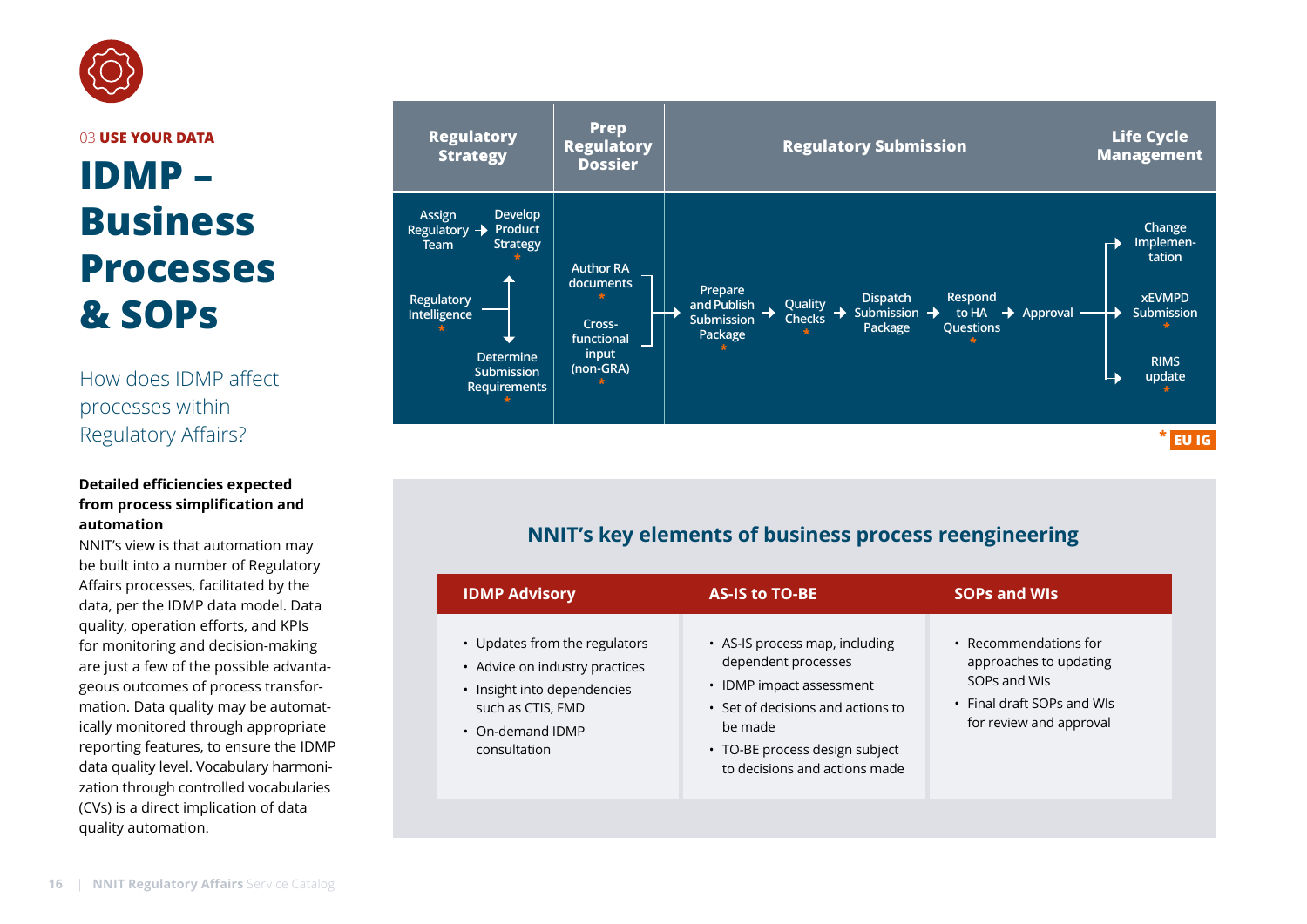# **"We have advisory and implementation experts with both technical and business skills"**

NNIT Regulatory Affairs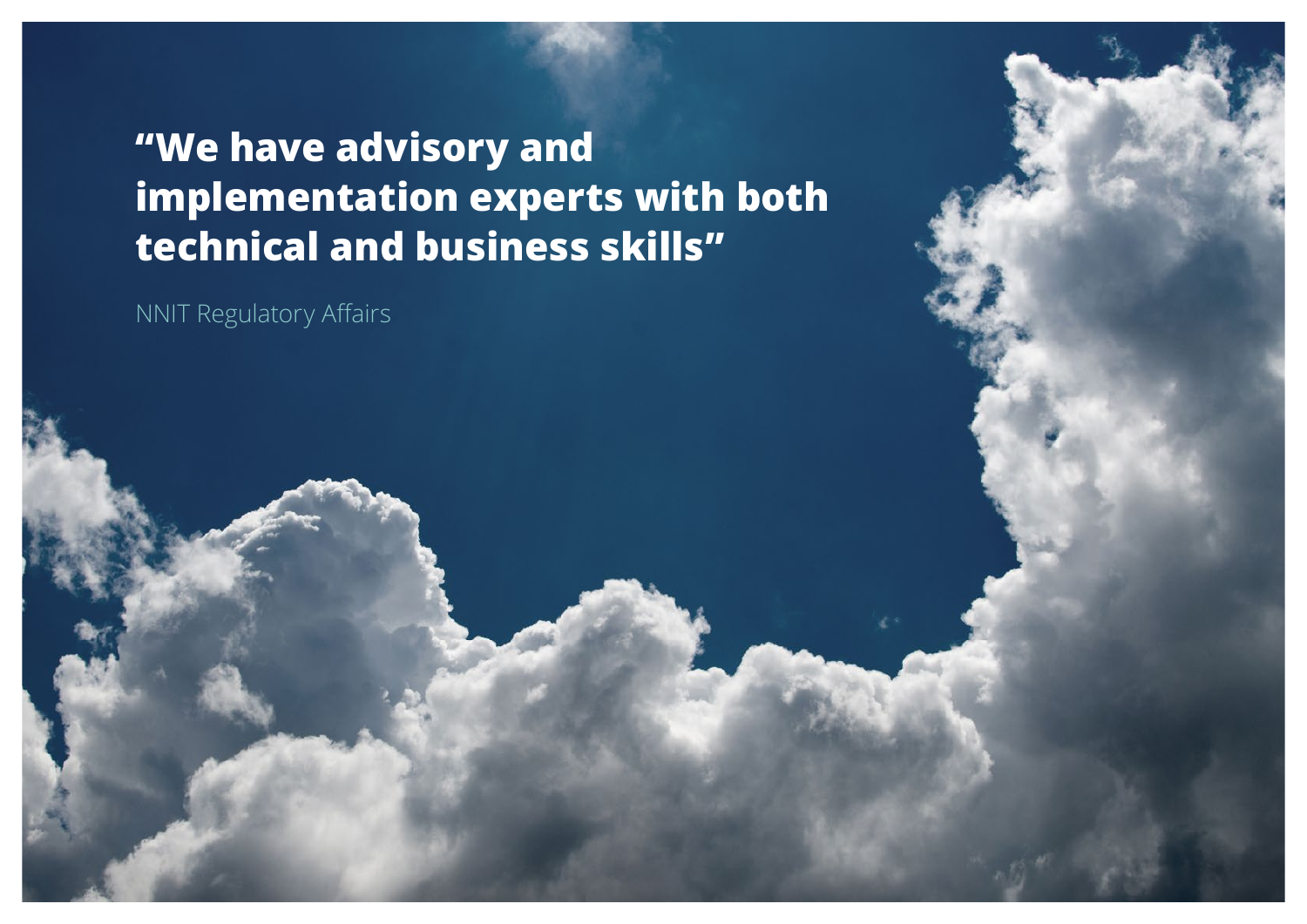<span id="page-17-0"></span>

### 04 **LIGHT THE DIGITAL INNOVATION**

## **What is Regulatory Affairs Digital Transformation?**

Many RA departments wish to transform their business through new technology, such as AWS, MS, PowerBI, and Leapwork, and to reap the benefits of innovation and IT optimization. The challenges are how this is governed and how to define the roadmap for this transformation.

NNIT can drive your RA digital transformation journey by defining key business challenges and then determining how to best utilize technology to realize use cases for **Automation**, **Robotics**, **Artificial Intelligence** (AI), and **Machine Learning** (ML).

#### **Improve operational efficiency**

Technological advancements enable efficient processes through automation – e.g. for submission-generation and dossier compilation – which drives operational excellence, especially for life cycle management activities.

#### **Reduce manual labor and improve efficiency**

Automating manual activities in RA can greatly improve operational efficiency and free up resources for development. Example use cases are notifications for renewals, adverse events alerts, data entry in systems and automatic data extracts from Excel to a database.

### **Knowledge management & affiliate collaboration** Automation can facilitate faster and better knowl-

edge management, for example, sharing local country requirements between affiliates and HQ.

### **Improve response searches**

AI/robotics can allow RA to conduct intelligent searches of previous responses to questions from Health Authorities (Gens & Associates)



### **Improve transparency & compliance**

Facilitate advanced reporting and decision-making by ensuring a controlled process that applies RPA technologies to make certain that every action performed is tracked.

#### **Visualize data**

Maximize the use of data in decision-making processes by streamlining the use of Power BI, e.g. for Regulatory Operations KPI dashboards.

### **Improve quality and compliance**

Automation can improve document upload and quality control, and the validation of RA systems.

### **Data Management**

Data can support fast, valuable insights and facilitate intelligent forecasting and timely decision-making – also in RA. A solid foundation, with suitable governance, management, quality, and metadata, is key to apply useful data intelligence or analytics.

#### **Data that drive regulatory intelligence**

Advanced analytics, ML, and AI unlock data potential like never before, but require solid master data management and governance.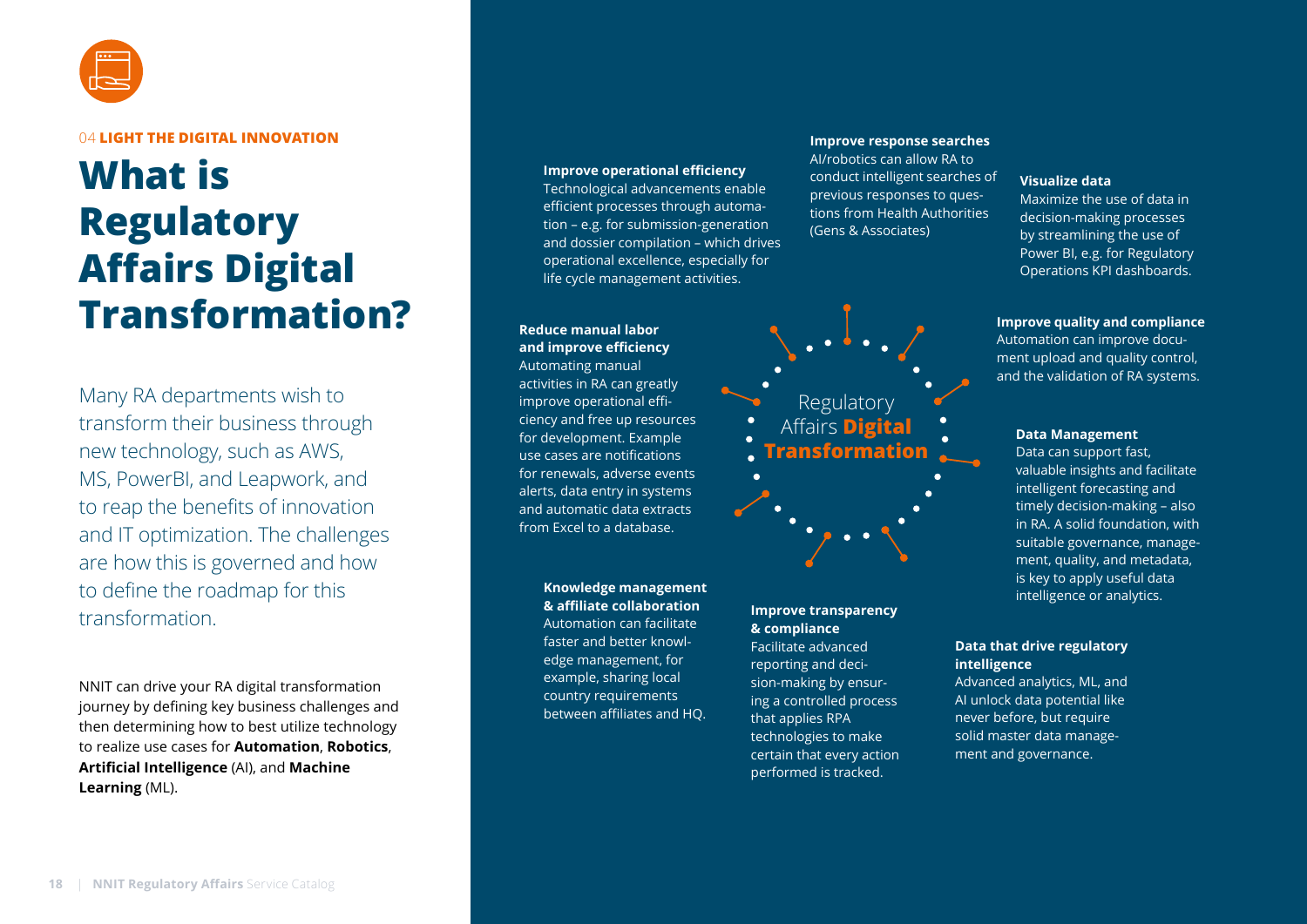### <span id="page-18-0"></span>**Contact information**

### **Contact EU/RoW**

**Niels Buch Leander Global Head of Regulatory Affairs**

**nbln@nnit.com +45 3075 5339**

### **Contact US**

**Brooke Casselberry Head of Regulatory Affairs US**

**brcy@nnit.com 1-609-212-7833**